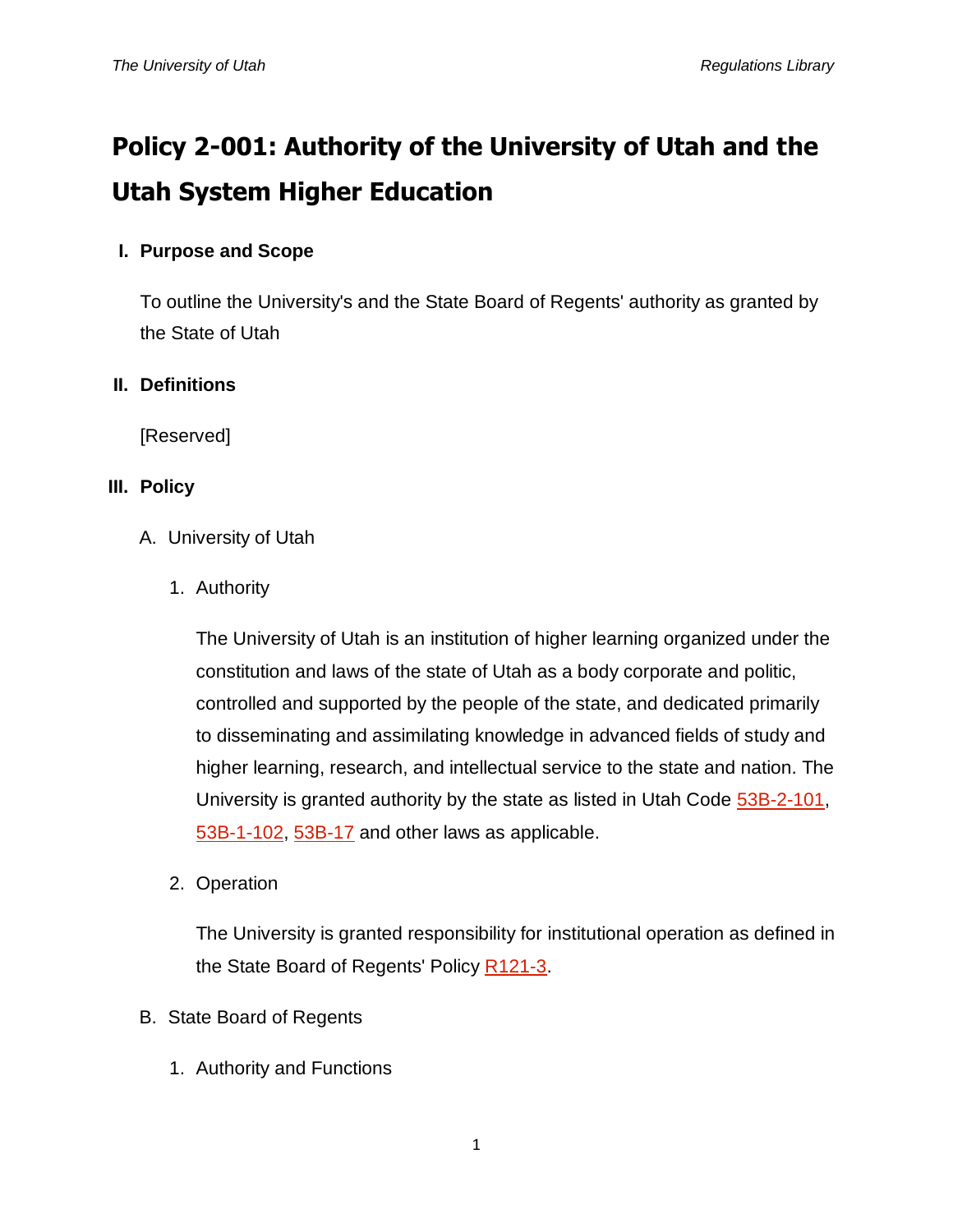- a. The Utah State Board of Regents is empowered as a single board by the legislature to govern the State System of Higher Education, of which the University of Utah is a member, and to centrally direct and plan the course of higher education in Utah, delegating powers to the boards of trustees of members of the state system of higher education at its discretion. Utah [Code Ann. 53B-1-103,](http://le.utah.gov/~code/TITLE53B/htm/53B01_010300.htm) Board of Regents' Policy [R120-3.1](http://higheredutah.org/sbr/policy/pdf/R120.pdf) and [R121](http://higheredutah.org/sbr/policy/pdf/R121.pdf)
- b. The authority of the Board of Regents to organize committees is established in Utah Code [53B-1-104 -7a](http://le.utah.gov/~code/TITLE53B/htm/53B01_010400.htm) and Board of Regents' Policy [R120-3.6.](http://higheredutah.org/sbr/policy/pdf/R120.pdf)
- 2. Elections and Duties of the Officers of the Board of Regents are established as listed in Board of Regents' Policy [R120-3.2.](http://higheredutah.org/sbr/policy/pdf/R120.pdf)
- 3. Commissioner of Higher Education
	- a. The appointment of and succession plan for the Commissioner of Higher Education are established in Board of Regents' Policy [R143](http://higheredutah.org/sbr/policy/pdf/R143.pdf) and [R121-](http://higheredutah.org/sbr/policy/pdf/R121.pdf) [3.3.2.](http://higheredutah.org/sbr/policy/pdf/R121.pdf)
	- b. The duties and responsibilities of the Commissioner of Higher Education are established in Board of Regents' Policy [R141.](http://higheredutah.org/sbr/policy/pdf/R141.pdf)

[Note: Parts IV-VII of this Regulation (and all other University Regulations) are Regulations Resource Information – the contents of which are not approved by the Academic Senate or Board of Trustees, and are to be updated from time to time as determined appropriate by the cognizant Policy Officer and the Institutional Policy Committee, as per Policy 1-001 and Rule 1-001.]

#### **IV. Rules, Procedures, Guidelines, Forms and other Related Resources**

A. Rules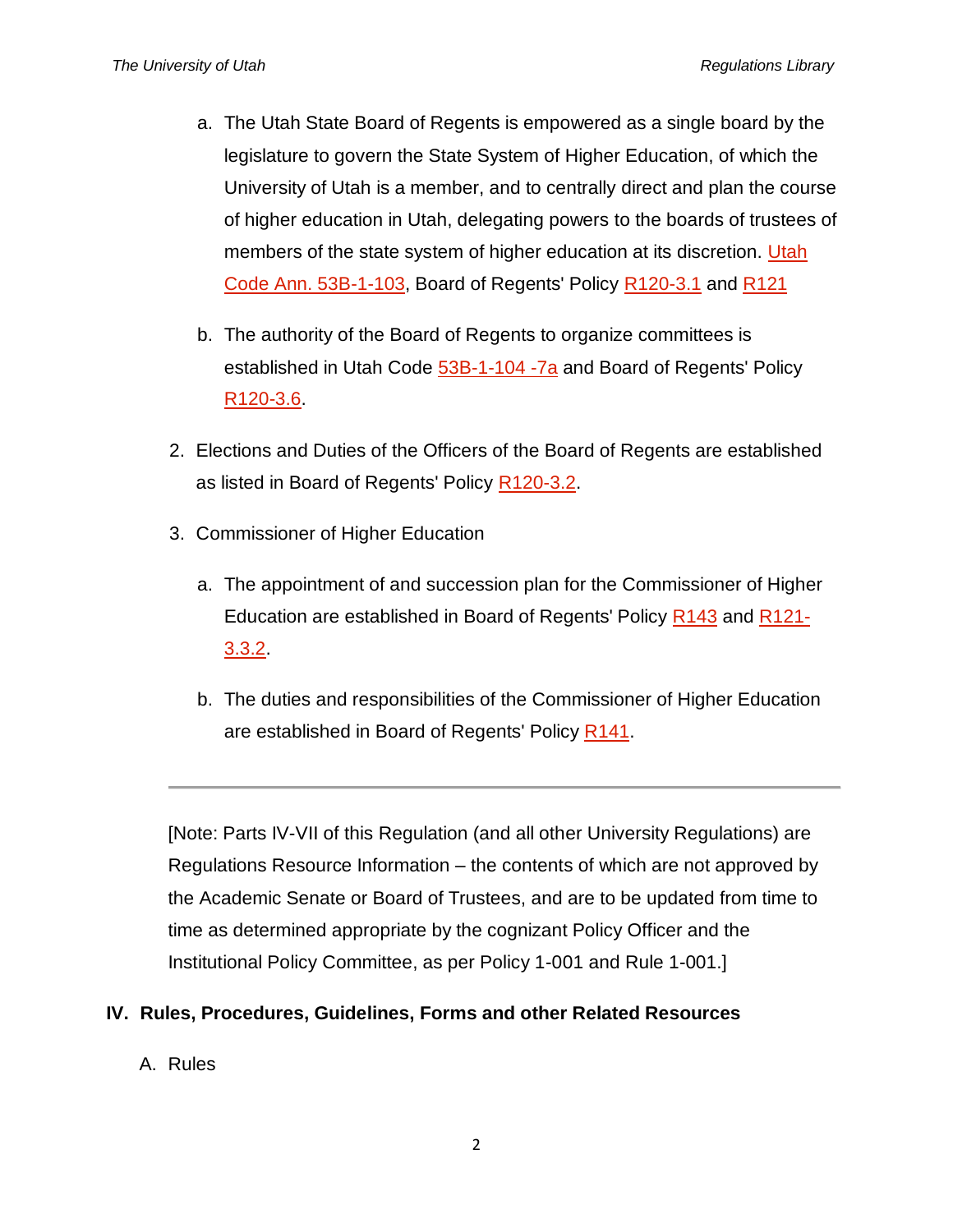- B. Procedures
- C. Guidelines
- D. Forms
- E. Other related resource materials. Members of the State Board of Regents Members and Bylaws of the University of Utah Board of Trustees

### **V. References**

Utah Code [53B-2-101](http://le.utah.gov/~code/TITLE53B/htm/53B02_010100.htm)

Utah Code [53B-1-102](http://le.utah.gov/~code/TITLE53B/htm/53B01_010200.htm)

Utah Code [53B-17](http://le.utah.gov/UtahCode/section.jsp?code=53B-17)

Regents' Policy [R120](http://higheredutah.org/sbr/policy/pdf/R120.pdf)

Regents' Policy [R121](http://higheredutah.org/sbr/policy/pdf/R121.pdf)

Regents' Policy [R141](http://higheredutah.org/sbr/policy/pdf/R141.pdf)

Regents' Policy [R143](http://higheredutah.org/sbr/policy/pdf/R143.pdf)

## **VI. Contacts**

The designated contact officials for this Policy are:

- A. Policy Owner (primary contact person for questions and advice):Liaison to the **Trustees**
- B. Policy Officer: the Secretary to the University

These officials are designated by the University President or delegee, with assistance of the Institutional Policy Committee, to have the following roles and authority, as provided in University Rule 1-001: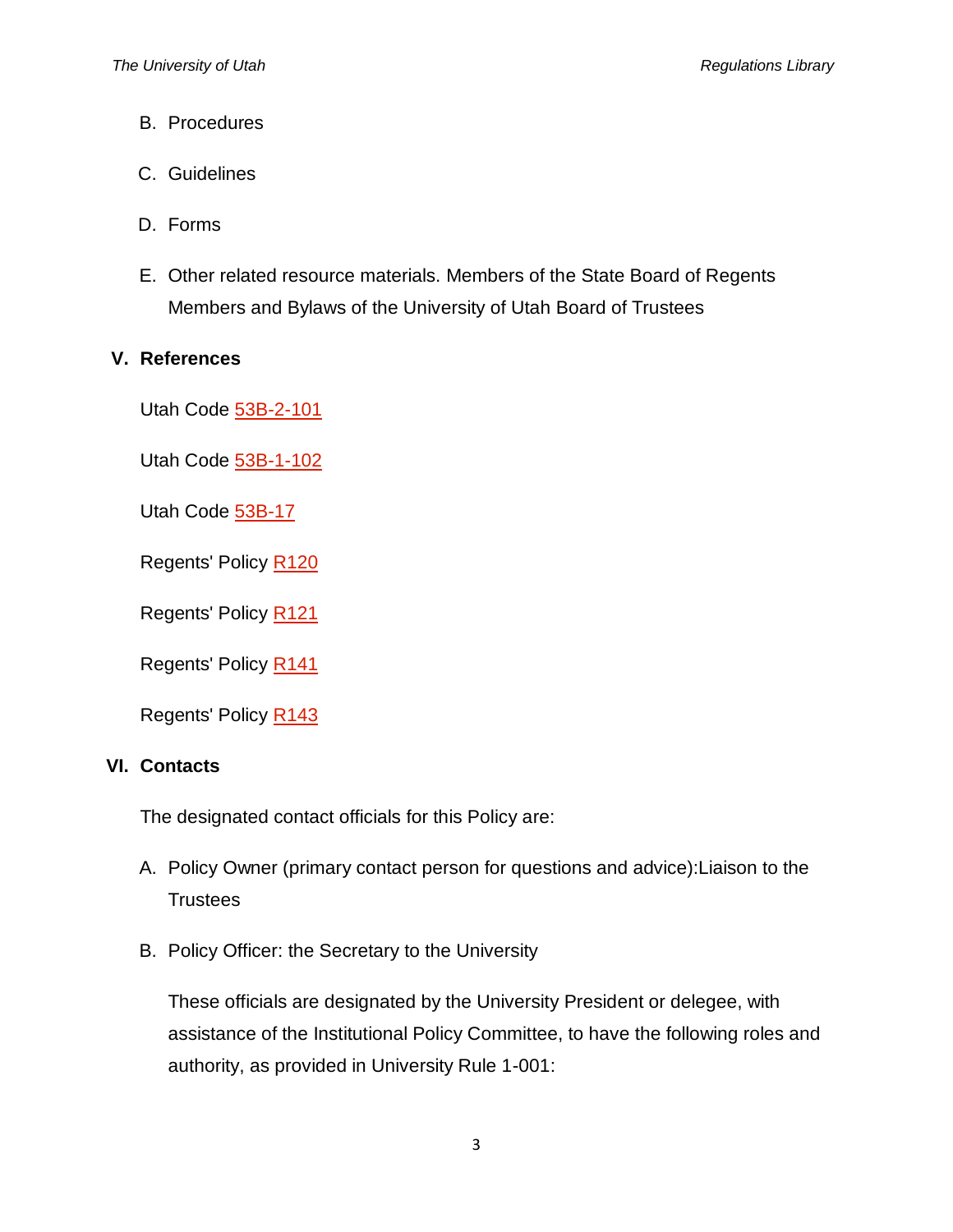*"A 'Policy Officer' will be assigned by the President for each University Policy, and will typically be someone at the executive level of the University (i.e., the President and his/her Cabinet Officers). The assigned Policy Officer is authorized to allow exceptions to the Policy in appropriate cases.... "*

*"The Policy Officer will identify an 'Owner' for each Policy. The Policy Owner is an expert on the Policy topic who may respond to questions about, and provide interpretation of the Policy; and will typically be someone reporting to an executive level position (as defined above), but may be any other person to whom the President or a Vice President has delegated such authority for a specified area of University operations. The Owner has primary responsibility for maintaining the relevant portions of the Regulations Library... .[and] bears the responsibility for determining -requirements of particular Policies... ."* University Rule 1-001-III-B & E

#### **VII. History**

A. Current version: Revision 0 Effective date - June 12 2012

Approved by the Academic Senate: May 7, 2012

Approved by the Board of Trustees: June 12, 2012

[Legislative History](http://regulations.utah.edu/u-organizations/appendices_2/2-001R0_memo.pdf) for Revision 0.

Deleted Policies

[2-100:](http://regulations.utah.edu/u-organizations/revisions_2/2-100-deleted.pdf) State System of Higher Education - Memberships

[2-101:](http://regulations.utah.edu/u-organizations/revisions_2/2-101-deleted.pdf) State System of Higher Education - The University and the State

[2-102:](http://regulations.utah.edu/u-organizations/revisions_2/2-102-deleted.pdf) State System of Higher Education - State Board of Regents

[2-103:](http://regulations.utah.edu/u-organizations/revisions_2/2-103-deleted.pdf) State System of Higher Education - Officers of the State Board of Regents